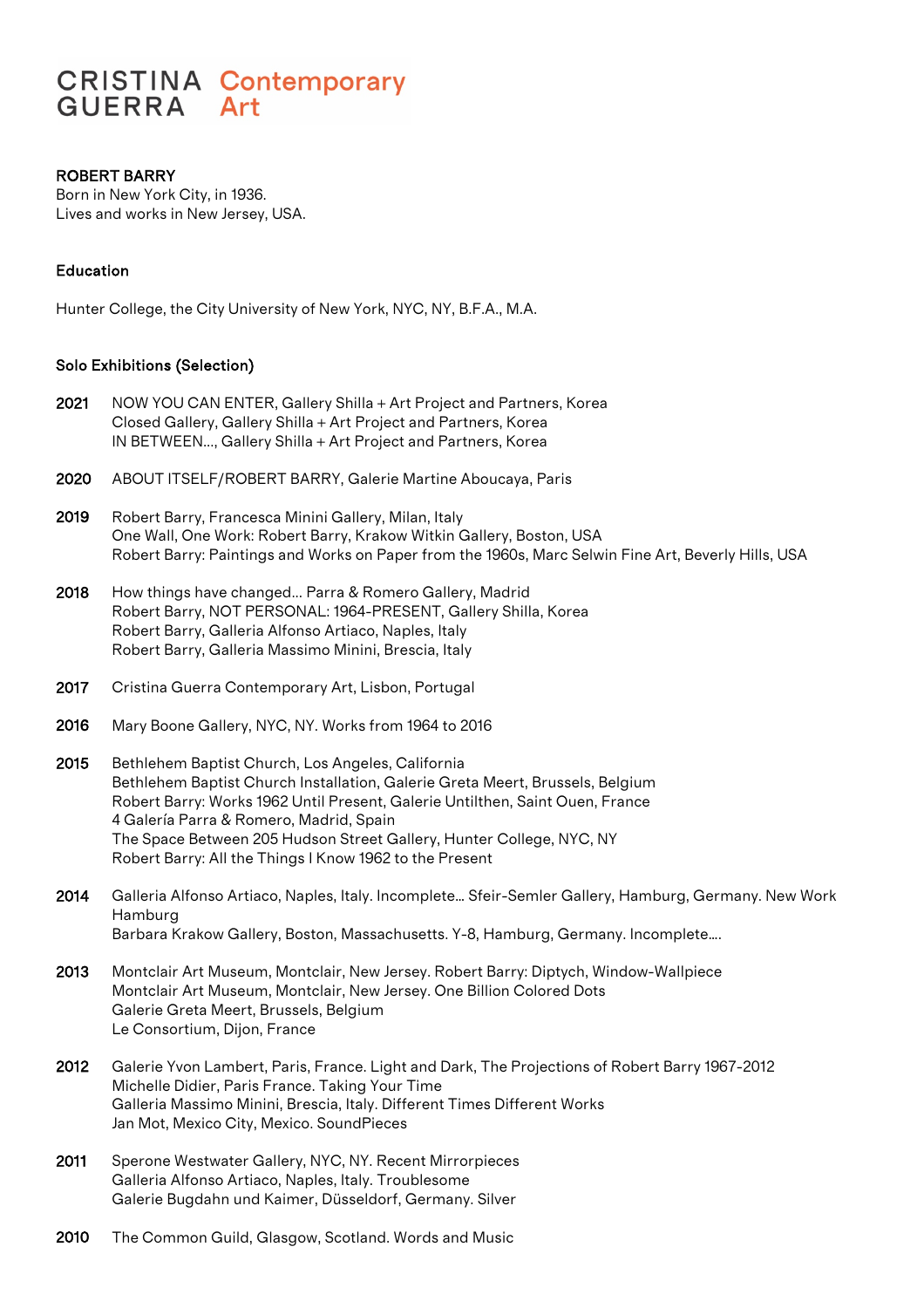Sfeir-Semler Gallery, Hamburg, Germany. Recent Works

- 2009 Galerie Yvon Lambert, Paris, France. Word Lists. Galerie Yvon Lambert, NYC, NY. RB 62-08 Galerie Bugdahn und Kaimer, Düsseldorf, Germany. Choice: Something Else by Robert Barry
- 2008 Ritter/Zamet Gallery, London, England Galerie Jan Mot, Brussels, Belgium. It Isn't Galerie Bugdahn und Kaimer, Düsseldorf, Germany. Works on Paper from the '70s
- 2007 Galerie Greta Meert, Brussels, Belgium. New Multi-Part Colored Mirrorpiece Galleria Alfonso Artiaco, Naples, Italy
- 2006 Galerie Yvon Lambert, Paris, France. An Installation and a Video Galerie Steinek, Vienna, Austria. Paintings, Drawings and Videos
- 2005 Galerie Yvon Lambert, Paris, France. Robert Barry and Sol LeWitt Galleria Massimo Minini, Brescia, Italy Montclair Art Museum, Montclair, New Jersey. Robert Barry: Diptych, Window-Wallpiece Musée d'Orsay, Paris, France. Reflets et Réflexions
- 2004 Sfeir-Semler Gallery, Hamburg, Germany. Expression Galerie Meert Rihoux, Brussels, Belgium. Old Drawings – New Videos Sfeir-Semler Gallery, Hamburg, Germany. New Mirrors. New Videos
- 2003 Galerie Meert Rihoux, Brussels, Belgium Kunsthalle Nürnberg, Nürnberg, Germany. Some places to which we can come: Robert Barry, Works 1963 to 1975 Galerie Bugdahn und Kaimer, Düsseldorf, Germany. Reflection – New Mirrorpieces and a Wallpiece Galerie Yvon Lambert, Paris, France
- 2001 Lenbachhaus, Munich, Germany. Robert Barry Drei Wandzeichnungen. Sfeir-Semler Gallery, Hamburg, Germany. Robert Barry. Old Paintings, New Sculpture
- 2000 Galleria Primo Piano, Rome, Italy. Reactions
- 1999 Holly Solomon Gallery, NYC, NY. Robert Barry: Stay Away, Recent Installations Neues Museum Weimar, Weimar, Germany. Robert Barry – It Can Be… Drei Diaprojektionen Salle des Expositions, École Superieure des Beaux-Arts de Nimes, Nimes, France. Monochrome
- 1998 Galerie Yvon Lambert, Paris, France The Box, Torino, Italy Kunstraum Neue Kunst, Hannover, Germany Galerie Greta Meert, Brussels, Belgium
- 1997 Indianapolis Museum of Art, Indianapolis, Indiana Galerie Meert Rihoux, Brussels, Belgium. 13 Works and Artist's Book
- 1996 Galerie H.S. Steinek, Vienna, Austria
- 1995 Galerie Meert Rihoux, Brussels, Belgium Galerie Klemens Gasser, Köln, Germany
- 1994 Galerie Yvon Lambert, Paris, France. Robert Barry and Haim Steinbach Holly Solomon Gallery, NYC, NY Galerie Art & Public, Geneva, Switzerland. Wallworks and New Pieces
- 1993 Wasserman Galerie, Munich, Germany. Drawings
- 1992 Galleria Ugo Ferranti, Rome, Italy. Robert Barry: Photo Drawings
- 1991 Galerie Pierre Huber, Geneva, Switzerland Galleria Ugo Ferranti, Rome, Italy Le Consortium, Dijon, France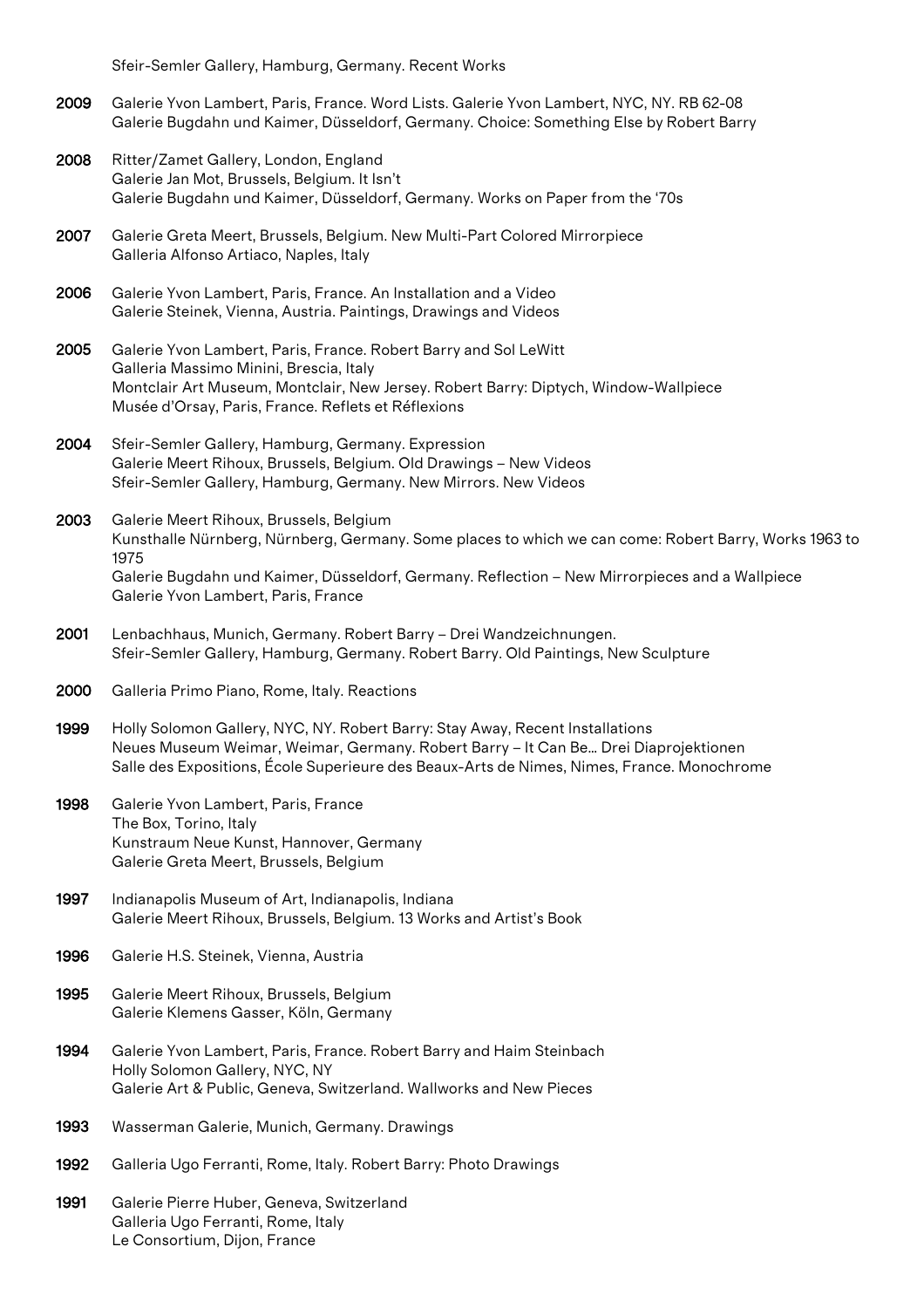Holly Solomon Gallery, NYC, NY. Details from 'not intended', a new Projection

- 1990 Rena Bransten Gallery, San Francisco, California Haags Gemeentemuseum, The Hague, The Netherlands. Words, Space, Sound, Time Holly Solomon Gallery, NYC, NY Leo Castelli Gallery, NYC, NY Salama-Caro Gallery, London, England Galerie Yvon Lambert, Paris, France
- 1989 Holly Solomon Gallery, NYC, NY Leo Castelli Gallery, NYC, NY Julian Pretto Gallery, NYC, NY. Robert Barry Works 1967-1976 Thomas Solomon's Garage, Los Angeles, California Galleria Ugo Ferranti, Rome, Italy. Robert Barry: Lavori su Carta 1975-1989 Le Magasin – Centre National d'Art Contemporain, Grenoble, France Musée St. Pierre, Art Contemporain, Lyon, France
- 1988 Galerie Paul Maenz, Köln, Germany. The Art Cologne Wall Piece Galerie Yvon Lambert, Paris, France Holly Solomon Gallery, NYC, NY Sperone Westwater Gallery, NYC, NY
- 1987 Galerie Paul Maenz, Köln, Germany Julian Pretto Gallery, NYC, NY Galleria Christian Stein, Torino, Italy. Robert Barry & Lawrence Weiner
- 1986 Delfryd Celf Gallery, Lloyds Bank, Wales, United Kingdom. Closed Gallery & Marcuse Piece
- 1985 The Renaissance Society, University of Chicago, Chicago, Illinois
- 1984 Galerie Yvon Lambert, Paris, France. Robert Barry: Wallpiece
- 1983 Leo Castelli Gallery, NYC, NY Art & Project, Amsterdam, The Netherlands Galerie Francoise Lambert, Milan, Italy
- 1982 Museum Folkwang, Essen, Germany Museum of Conceptual Art, San Francisco, California
- 1981 Galerie Yvon Lambert, Paris, France Centre d'Arts Plastique Contemporains de Bordeaux, Bordeaux, France. Robert Barry: Dessins
- 1980 Joslyn Art Museum, Omaha, Nebraska. 1-80 Series: Robert Barry Galerie Paul Maenz, Köln, Germany. Robert Barry: Colour Drawings Leo Castelli Gallery, NYC, NY. Wallpiece
- 1979 Galerie Paul Maenz, Köln, Germany Galerie Francoise Lambert, Milan, Italy. Robert Barry: New Drawings Leo Castelli Gallery, NYC, NY. Again & Again
- 1978 Leo Castelli Gallery, NYC, NY. A Wall Drawing Museum of Conceptual Art, San Francisco, California Fine Arts Gallery, University of Colorado Museum, Boulder, Colorado. Robert Barry: Prints, Drawings & Publications 1968-1978
- 1977 Galerie Yvon Lambert, Paris, France Galerie Paul Maenz, Köln, Germany. Almost Stedelijk van Abbemuseum, Eindhoven, The Netherlands Museum Folkwang, Essen, Germany
- 1976 Leo Castelli Gallery, NYC, NY Galleria Gian Enzo Sperone, Rome, Italy Galerie Paul Maenz, Köln, Germany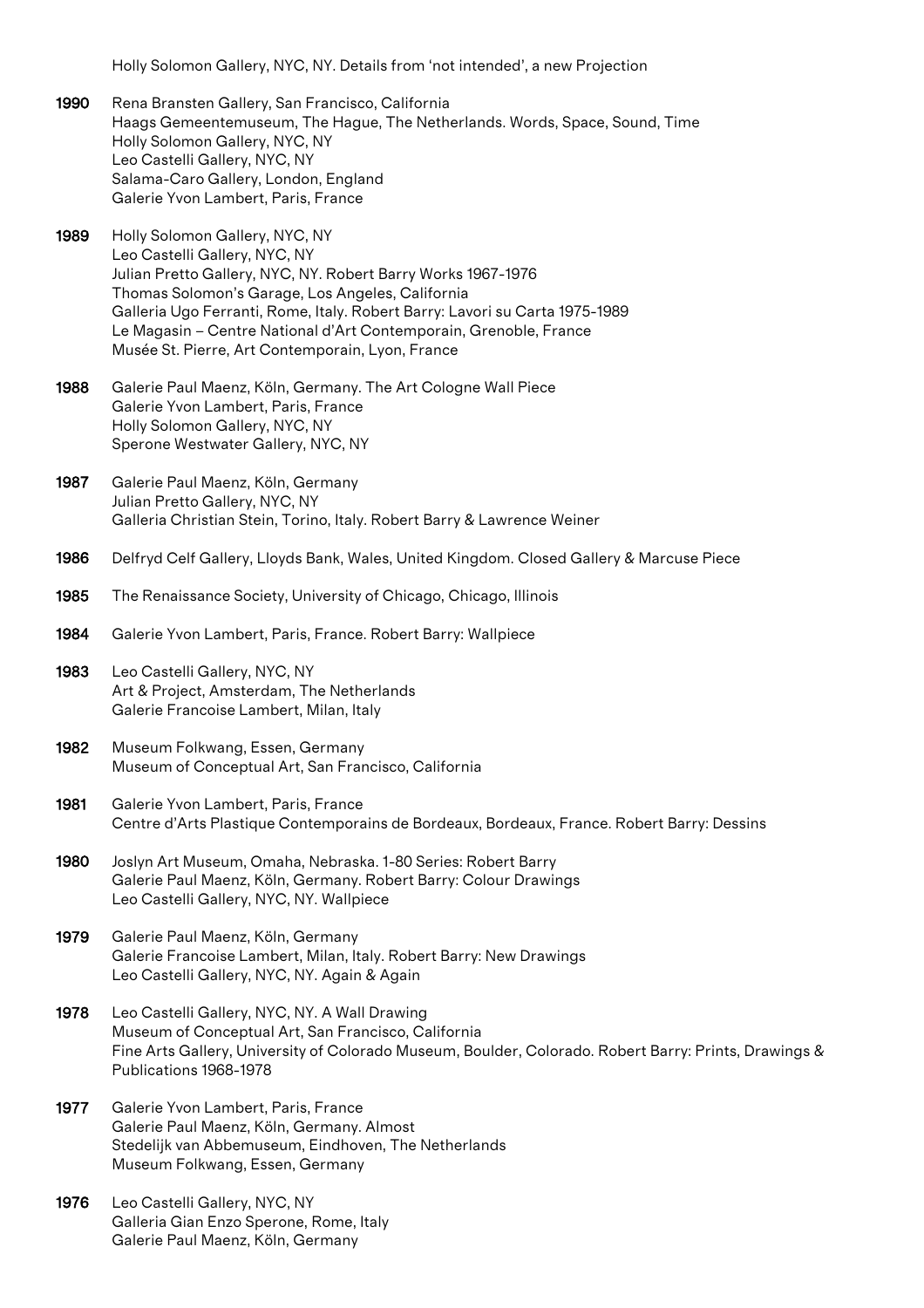Julian Pretto Gallery, NYC, NY. Portrait, Part I P.S.1, Long Island City, New York. Portrait, Part II

- 1975 Galleria Gian Enzo Sperone, Rome, Italy Galerie Paul Maenz, Köln, Germany
- 1974 Galerie Yvon Lambert, Paris, France Leo Castelli Gallery, NYC, NY Jack Wendler Gallery, London, England Galerie Paul Maenz, Köln, Germany Art & Project, Amsterdam, The Netherlands Kunstmuseum Luzern, Lucerne, Switzerland Galleria Gian Enzo Sperone, Torino, Italy Stedelijk Museum, Amsterdam, The Netherlands Rhode Island School of Design, Providence, Rhode Island
- 1973 Galerie Yvon Lambert, Paris, France. Invitation Piece Galleria Gian Enzo Sperone, Torino, Italy Galerie Paul Maenz, Köln, Germany Gian Enzo Sperone and Konrad Fischer, Rome, Italy Jack Wendler Gallery, London, England
- 1972 Leo Castelli Gallery, NYC, NY Jack Wendler Gallery, London, England. Invitation Piece Galerie Yvon Lambert, Paris, France. Invitation Piece Leo Castelli Gallery, NYC, NY. Invitation Piece Tate Gallery, London, England. Slidepieces 1971-72, Bulletin 52
- 1971 Art & Project, Amsterdam, The Netherlands. 10.4.71, Bulletin 37 Galerie Yvon Lambert, Paris, France. Robert Barry Presents Three Shows and a Review by Lucy R. Lippard Galerie Paul Maenz, Köln, Germany Leo Castelli Gallery, NYC, NY
- 1970 Eugenia Butler Gallery, Los Angeles, California. Closed Gallery Piece Galleria Gian Enzo Sperone, Torino, Italy. Marcuse Piece
- 1966 Seth Siegelaub, Los Angeles, California. Inert Gas Exhibition Art & Project, Amsterdam, The Netherlands. Closed Gallery Piece, Bulletin 17 Galleria Gian Enzo Sperone, Torino, Italy. Closed Gallery Piece
- 1964 Westerly Gallery, NYC, NY

#### Group Exhibition (Selection)

- 2021 WORDS... WORDS... WORDS..., QG Gallery
- 2020 Caminhos/Ways; Galeria Jaqueline Martins, São Paulo
- 2019 Harald Szeeman/Grandfather: A Pioneer Like Us; The Swiss Institute, New York
- 2018 50 Years: An Anniversary, Paula Cooper Gallery, New York (USA) Collection Albers-Honegger Mouvements, Espace de l'art concret, Mouans-Sartoux, A L'HEURE DU DESSIN, 6E TEMPS – TRACE, Château de Servières
- 2017 British Museum, London, England. Living with gods. Peoples, places and worlds beyond Eli and Esythe Broad Art Museun, East Laning, Michigan. The Transported Man

2015 Centre Pompidou Metz, Metz, France. Cosa Mentale: Imaginary Telepathy in 20th Century Art Albright-Knox Art Gallery, Buffalo, New York. Looking at Tomorrow: Light and Language from the Panza Collection, 1967-1990 Paula Cooper Gallery, NYC, NY. The Xerox Book Marc Straus Gallery, NYC, NY. Grey would be the color if I had a heart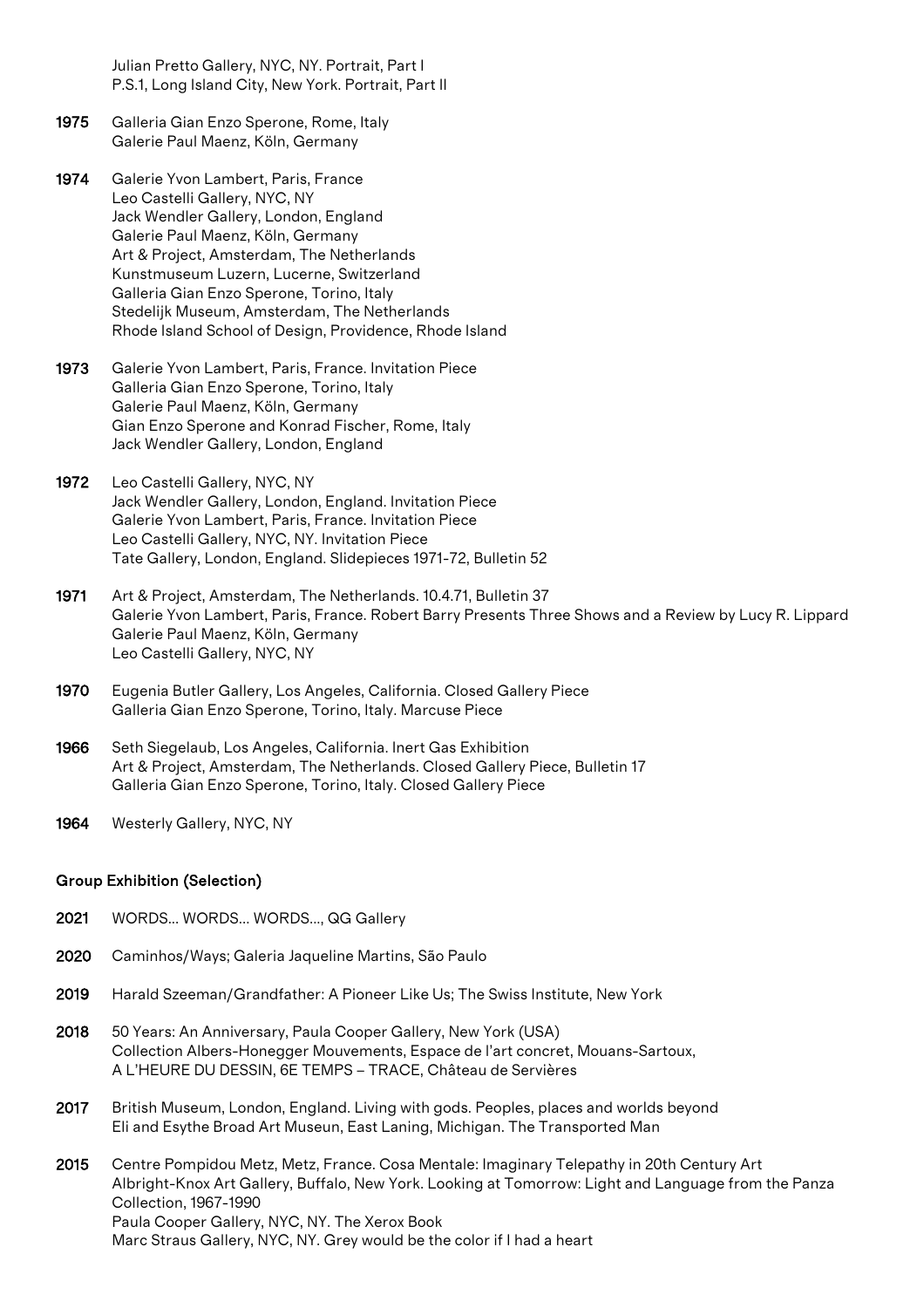David Zwirner Gallery, NYC, NY. Selections from the Kramarsky Collection Nouveau Musée National de Monaco, Monaco. Construe une Collection Aspen Art Museum, Aspen, Colorado. Second Chances Bortolami Gallery, NYC, NY. Radiants Martine Aboucaya Gallery, Paris, France. Conversations sur l'Invisible Sperone Westwater Gallery, NYC, NY. SIGNS/WORDS

- 2014 The Museum of Modern Art, NYC, NY. There Will Never Be Silence: Scoring John Cage's 4'33' Elizabeth Street Garden, NYC, NY. A Particular Kind of Solitude
- 2013 François Pinault Foundation, Venice, Italy. It Is Fondazione Prada, Venice, Italy. When Attitudes Become Form Centre Pompidou Metz, Metz, France. Sol LeWitt. Wall Drawings From 1968 to 2007 Generali Foundation, Vienna, Austria. Amazing! Clever! Linguistic! An Adventure in Conceptual Art…
- 2012 Museum of Contemporary Art, Los Angeles, California. Ends of the Earth: Land Art to 1974 The Art Institute of Chicago, Chicago, Illinois. Light Years: Conceptual Art and the Photograph, 1964-1977 Brooklyn Museum, Brooklyn, New York. Materializing Six Years: Lucy Lippard and the Emergence of Conceptual Art Atlantic City, New Jersey. Artlantic Wonder Hayward Gallery, London, England. Invisible: Art About the Unseen, 1957-2012
- 2011 Musée du Louvre, Paris, France. Le papier à l'oeuvre Stichting Stedelijk Museum, Amsterdam, The Netherlands. Making Histories: Changing Views of the Collection University of Richmond Museum, Richmond, Virginia. Art=Text=Art: works by Contemporary Artists Museum für Moderne Kunst, Frankfurt am Main, Germany. 20th Anniversary Exhibition
- 2010 Villa Arson, Nice, France. Double Bind/Stop Trying To Understand Me! Haus der Kunst, Munich, Germany. Less is More – Pictures, Objects, Concepts from the Collection and Archive of Herman and Nicole Daled 1966-1978 Museum d'Art Moderne, Luxembourg. Just Love Me The Museum of Modern Art, NYC, NY, and Kunsthaus Zurich, Zurich, Switzerland. The Original Copy: Photography and Sculpture, 1839 to Today
- 2009 Centre Georges Pompidou, Paris, France. Voids, A Retrospective of Empty Exhibitions Walker Art Center, Minneapolis, Minnesota. The Quick and The Dead Art Forum and Palais am Funkturm, Germany. Plein Air – Sommergarten Museum of Contemporary Art, Los Angeles, California. Collecting History: Highlighting Recent Acquisitions. The Museum of Modern Art, NYC, NY. Compass in Hand: Selections from the Judith Rothschild Foundation Contemporary Drawings Collection The Museum of Modern Art, NYC, NY. In and Out of Amsterdam: Art and Project Bulletin, 1986-1989
- 2008 Generali Foundation, Vienna, Austria. Un Coup de Des Art Forum, Berlin, Germany. Difference, What Difference? Hirshhorn Museum and Sculpture Garden, Washington, DC. The Panza Collection Aspen Art Museum, Aspen, Colorado. Imaginary Thing Fundación Juan March, Madrid, Spain. MAXImin Kunstwerke Institute for Contemporary Art, Berlin, Germany. …5 Minutes Later
- 2007 Museum of Contemporary Art, Los Angeles, California. Equinox: Permanent Collection Works from the 1960s and 1970s The Museum of Modern Art, NYC, NY. Lines, Grids, Stains, Words Tate Modern, London, England. Learn to Read Swiss Institute, NYC, NY. Performa 07: A spoken Word Exhibition
- 2006 National Gallery of Canada, Ottawa, Canada. Art Metropole: The Top 100 Kunstmuseum Winterthur, Winterthur, Switzerland. Plane/Figure: American Art from Swiss Collections Musée National d'Art Moderne, Centre Pompidou, Paris, France. Le Mouvement des Images, Art Cinema
- 2005 Museum Moderner Kunst, Stiftung Ludwig, Vienna, Austria. International Minimalist, Conceptual and Analytic Painting, 1960 to the Present – Collection Sigrid and Franz Wojda. Museum van Hedendaagse Kunst, Antwerp, The Netherlands. Not Done!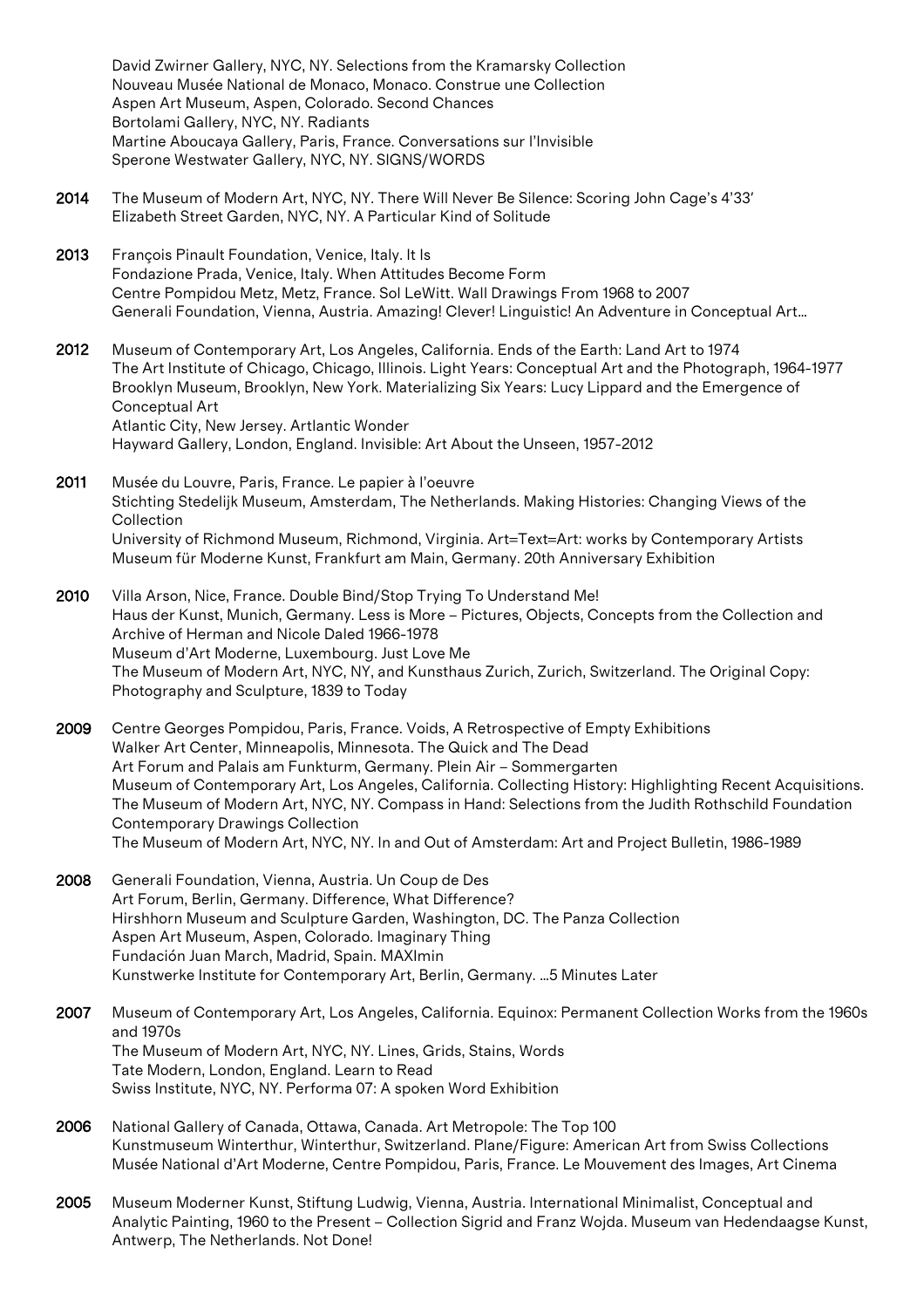Baltimore Museum of Art, Baltimore, Maryland. Slide Show Museum für Moderne Kunst, Frankfurt am Main, Germany. What's New, Pussycat? Van Abbemuseum, Eindhoven, The Netherlands. Un Coup de dés CCA Wattis Institute for Contemporary Art, San Francisco, California. A Brief History of Invisible Art. Hamburger Bahnhof, Museum für Gegenwart, Hamburg, Germany. Fast nichts – minimalistische Werke aus der Flick Collection Künstlerhaus Bremen, Bremen, Germany. Not a drop but a fall Le Consortium, Dijon, France. Before the End (The Last Painting Show)

- 2004 Museum of Contemporary Art, Los Angeles, California. A Minimal Future? Art As Object 1958-1969 Institute of Contemporary Art, Philadelphia, Pennsylvania. The Big Nothing Los Angeles County Museum of Art, Los Angeles, California. Beyond Geometry: Experiments in Form, 1940s-1970s Lapland, Finland. The Snow Show
- 2003 Bologna Museum of Modern Art, Bologna, Italy. Selections from the Collection of Museion: Museo d'Arte Moderna e Contemporanea, Bolzano Bibliothèque National de France, Paris, France. Livres Imprimés et Maquettes, Livres d'Artistes des Editions Incertain Sens
- 2002 Stedelijk Museum, Amsterdam, The Netherlands. Conceptual Art 1965-1975 from Dutch and Belgian **Collections** Musée des Beaux-Arts de Nantes, Nantes, France. Multiples objects du désir Musée d'Art Moderne Lille Métropole, Lille, France. Sans Commune mésure CAPC Musée d'Art Contemporain de Bordeaux, Bordeaux, France. The Seventies: Art in Question/Les Années 70: l'art en cause Musée d'art contemporain de Lyon, Lyon, France. L'Art Mol et Raide… Nouvelle présentation de la collection
- 2001 California College of Arts and Crafts, San Francisco, California. Extra Art, A Survey of Artists' Ephemera 1960-1999 Neues Museum Weimar, Weimar, Germany. In Tunis lügen die Palmen. Zeichnungen, Aquarelle, Collagen und Verwandtes. Die Sammlung Paul Maenz Museum für Gegenwart im Hamburg Bahnhof, Berlin, Germany. Probation Area/Versuchsfeld. Arte Povera, Conceptart, Minimal Art, Land-Art. Die Sammlung Marzona
- 2000 Solomon R. Guggenheim Museum, NYC, NY. Postmedia: Conceptual Photography in the Guggenheim Museum Collection Centre National de la Photographie, Paris, France. La Collection de Photographie d'agnes b. Nelson-Atkins Museum of Art, Kansas City, Missouri. Tempus Fugit The Box, Turin, Italy. Silver Shining Whitney Museum of American Art, NYC, NY. Flashing into the Shadows: The Artist's Film after Pop and Minimalism, 1966-1976
- 1999 California College of Arts and Crafts, San Francisco, California. Searchlights: Consciousness at the Millennium Cloître des Jésuites, Nimes, France. Les Instruments de la Passion
- 1998 Yokohama Museum of Art, Yokohama, Japan. La Collection Yvon Lambert Musée d'Art Moderne Lille Metropole, Lille, France. Sans Titre à Dix Ans The Box, Turin, Italy. Meteore
- 1997 Villa du Parc, Annemasse, Switzerland. Forms du Simple éxercises d'Associations Kunsternes Hus, Oslo, Norway. Laying Low Newark Museum, Newark, New Jersey. New Jersey Arts Annual, Fine Arts: Choosing New Jersey Kunsthaus Bregenz, Bregenz, Austria. Artists – 50 Video Portraits/50 Works
- 1996 Frankfurter Kunstverein, Frankfurt am Main, Germany. foto text text foto Stedelijk Van Abbemuseum, Eindhoven, The Netherlands. Travaux Publics (Public Works) Camden Arts Centre, London, England. Itinerant Texts
- 1995 Wadsworth Athenaeum, Hartford, Connecticut. On the Line: Selections from the LeWitt Family Collection Palais Royal, Brussels, Belgium. Le Fragments du Désir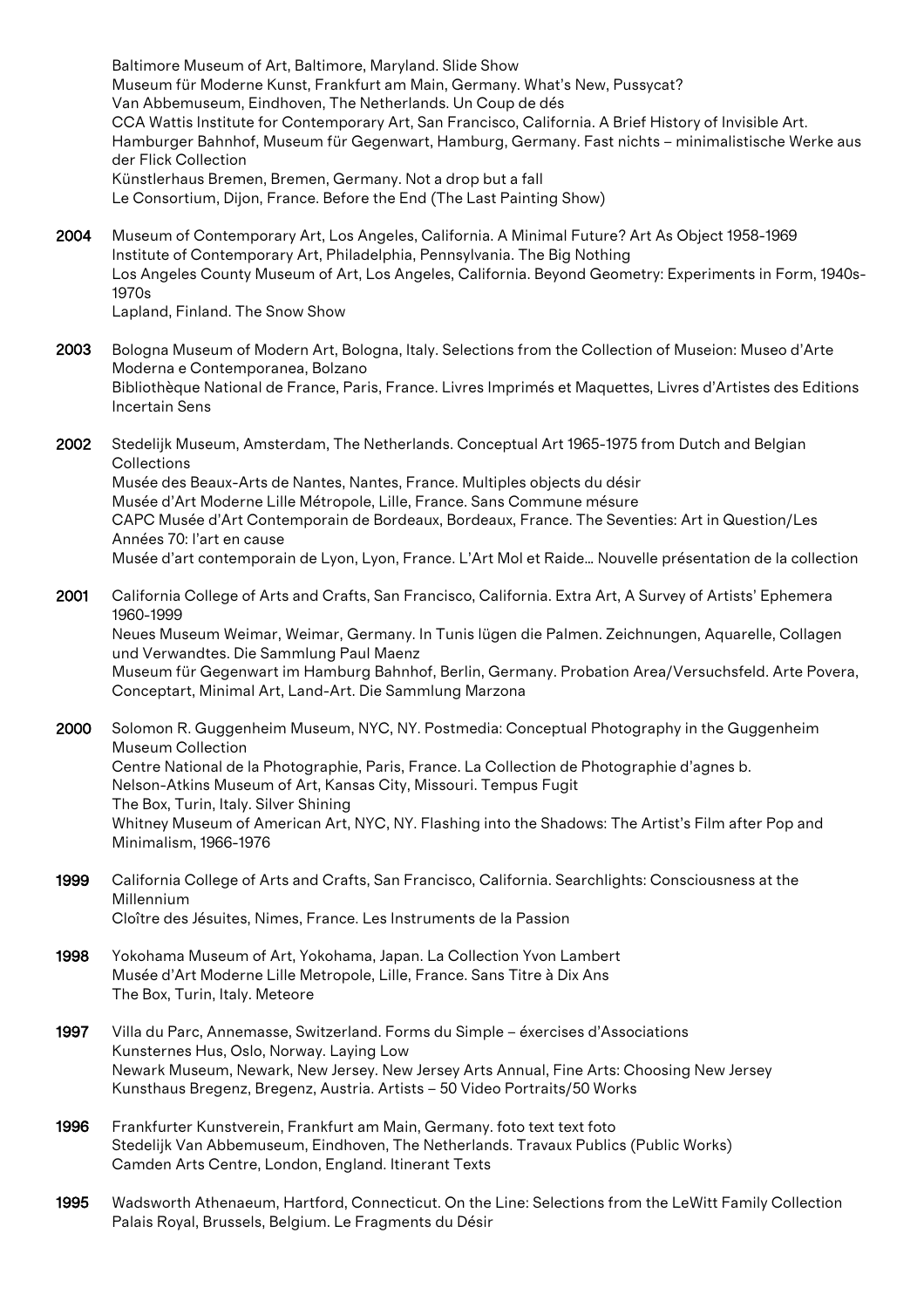CAPC Musée d'Art Contemporain de Bordeaux, Bordeaux, France. En voyage: 45 Degrées Nord et Longitude  $\Omega$ 

Villa Arson, Nice, France. Murs du Son

Museum of Contemporary Art, Los Angeles, California. 1965-1975: Reconsidering the Object of Art Musée d'Art Moderne de la Ville de Paris, Paris, France. Passions Privées Serpentine Gallery, London, England. Wall to Wall National Gallery of Art, Washington, DC. From Minimal to Conceptual: Works from the Dorothy and Herbert Vogel Collection

- 1994 Schlossmuseum Weimar, Weimar, Germany. Werke aus der Sammlung Paul Maenz Le Consortium, Dijon, France; Hara Museum of Contemporary Art, Tokyo, Japan. Pictures of the Real World
- 1993 Kunsthalle Wien, Vienna, Austria; Frankfurter Kunstverein and Steinernes Haus, Frankfurt am Main, Germany. Die Sprache der Kunst. Die Beziehung von Bild und Text in der Kunst des 20. Jahrhunderts
- 1992 University Art Museum, Santa Barbara, California. Knowledge, Aspects of Conceptual Art Stedelijk Van Abbemuseum, Eindhoven, The Netherlands. Uit de eigen collectic: Weiner, Barry, Kosuth Museum Weserburg, Bremen, Germany. Vorhut aus dem Hinterland Wadsworth Athenaeum, Hartford, Connecticut. Open Mind: The LeWitt Collection
- 1991 Houston Contemporary Arts Museum, Houston, Texas. Acconci, Barry, Bender, Bloom, Hill, Funakoshi Leubsdorf Art Gallery, Hunter College, NYC, NY. 8 Young Artists, Then + Now, 1964-1991 Von-der-Heydt Museum, Wuppertal, Germany. Buchstäblich, Wort und Bild in der Kunst heute Sprengel Museum, Hannover, Germany. Aussenraum – Innenstadt

1990 Kunsthalle Bielefeld, Bielefeld, Germany. Concept Art, Minimal Art, Arte Povera, Land Art – Sammlung Marzona Galerie du Cloitre, École Régionale des Beaux Arts, Rennes, France. L'Artiste L'Oeuvre L'Autre Aldrich Museum of Contemporary Art, Ridgefield, Connecticut. Language in Art Milwaukee Art Museum, Milwaukee, Wisconsin; Houston Contemporary Arts Museum, Houston, Texas. Word as Image, American Art 1960-1990 Deutsches Postmuseum, Frankfurt am Main, Germany. Vom Verschwinden der Ferne, Telekommunikation und Kunst

1989 Frankfurter Kunstverein; Schirn Kunsthalle, Frankfurt, Germany. Prospect '89 Centre National des Arts Plastiques, Villa Arson, Nice, France. Pas à Coté, Pas n'Importe ou 4 Musée des Beaux Arts, Dijon, France. Une Autre Affaire Musée d'Art Moderne de la Ville de Paris, Paris, France. L'Art Conceptuel – Une Perspective

1988 Museum Fridericianum, Kassel, Germany. Schlaf der Vernunft. Stedelijk Van Abbemuseum, Eindhoven, The Netherlands. Collection Whitney Museum of American Art at Federal Reserve Plaza, NYC, NY. Modes of Address: Language in Art since 1960 CAPC Musée d'Art Contemporain de Bordeaux, Bordeaux, France. Art Conceptuel I Museum Ludwig, Köln, Germany. Übrigens sterben immer die anderen. Marcel Duchamp und die Avant-Garde seit 1950

- 1987 Centro Cultural Arte Contemporaneo, Mexico City, Mexico Castello di Rivoli, Museo d'Arte Contemporanea, Turin, Italy
- 1986 Museum of Art, Fort Lauderdale, Florida. An American Renaissance: Painting and Sculpture Since 1940 Museum of Contemporary Art, Los Angeles, California. Individuals: A Selection of Contemporary Art
- 1985 Edith C. Blum Art Institute, Bard College, Annandale-on-Hudson, New York. The Maximal Implications of the Minimal Line Kunsthalle Hamburg, Hamburg, Germany. Mehr Licht Le Nouveau Musée/Institut d'Art Contemporain, Villeurbanne, France. L'Art et le Temps, Regards sur la Quatrième Dimension
- 1984 Musée Saint Pièrre, Lyon, France. Acquisition 1984: Art Contemporain Stedelijk Van Abbemuseum, Eindhoven, The Nethe rlands. L'Architecte est Absent: Works from the Collection of Annick and Anton Herbert and the Stedelijk Van Abbemuseum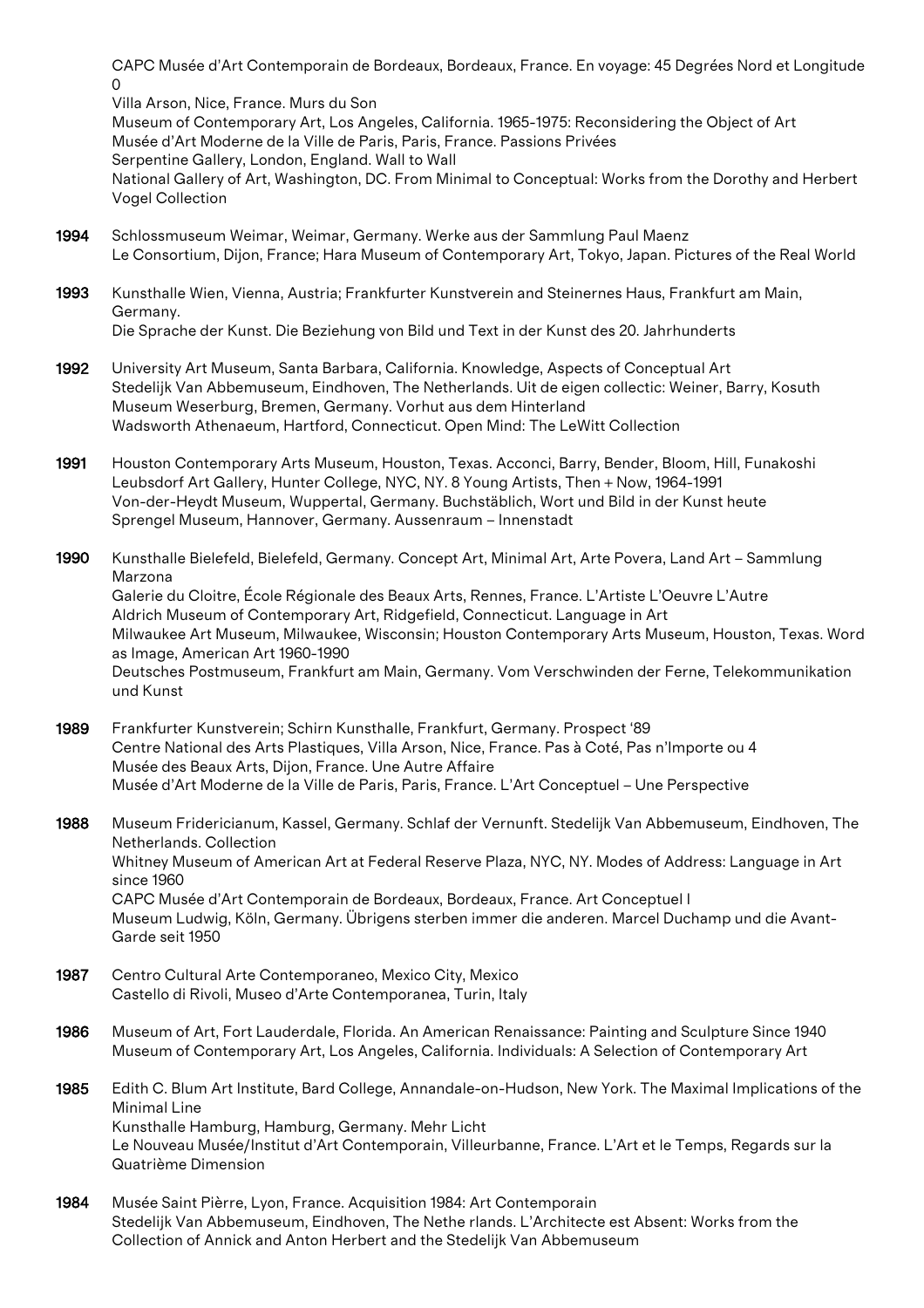The Montreal Museum of Fine Arts, Montreal; Vancouver Art Gallery, Vancouver, Canada. Drawings by Sculptors: Two Decades of Non-Objective Art in the Seagram Collection Kunsthaus Hamburg, Hamburg, Germany; Göteborgs Konstmuseum, Göteborg, Sweden. 1984 – Im Toten Winkel Hirshhorn Museum and Sculpture Garden, Washington, DC. Content: A Contemporary Focus 1974-1984. University Art Museum, California State University, Long Beach, California. Selections from the Collection of Sol LeWitt

- 1982 CAPC Centre d'Arts Plastiques Contemporain de Bordeaux, Bordeaux, France. Antiform et Arte Povera: Sculptures 1966-1969 Museum Fridericianum, Kassel, Germany. Documenta 7 Musée de Toulon, Toulon, France. Sans Titre Musée d'Art Contemporain, Montreal, Canada. Livres d'Artistes The Aldrich Museum, Ridgefield, Connecticut. Postminimalism
- 1981 Museum Ludwig, Köln, Germany. Westkunst. International Kunst nach 1939
- 1980 Giardini della Biennale, Venice, Italy. XXXIX Biennale di Venezia Stedelijk Museum, Amsterdam, The Netherlands; Städtische Kunsthalle, Düsseldorf, Germany. Sammlung Panza di Biumo
- 1979 Halle für International Neue Kunst, Zurich, Switzerland Musée National d'Art Moderne, Centre Georges Pompidou, Paris, France. Une Exposition d'Artistes Invités par Ian Wilson The Art Institute of Chicago, Chicago, Illinois. 73rd American Exhibition Ulrich Museum of Art, Wichita State University, Wichita, Kansas. Artists and Books: The Literal Use of Time
- 1978 Artists Space, NYC, NY. Audio Works

1977 Whitney Museum of American Art, Downtown Branch, NYC, NY. Words: A Look at the Use of Language in Art 1967-1977 Museum of Contemporary Art, Chicago, Illinois. Words at Liberty Museum Fridericianum, Kassel, Germany. Documenta 6 University of Michigan Museum of Art, Ann Arbor, Michigan. Works from the Collection of Herbert & Dorothy Vogel The Museum of Modern Art, NYC, NY. Bookworks Fruitmarket Gallery, Edinburgh, Scotland. 18 Artists Georgia Museum of Art, Athens, Georgia. Open to New Ideas: A Collection of New Art for Jimmy Carter Fruitmarket Gallery, Edinburgh, Scotland. Drawing USA

- 1976 The Renaissance Society at the University of Chicago, Chicago, Illinois. Ideas on Paper 1970-1976
- 1975 Sarah Lawrence Gallery, Bronxville, New York. Work Image Number Southern Alberta Art Gallery, Alberta, Canada. Language & Structure in North America The Clocktower, NYC, NY; Institute of Contemporary Art, Philadelphia, Pennsylvania; The Contemporary Art Center, Cincinnati, Ohio. Painting, Drawing & Sculpture of the 60s and the 70s from the Collection of Dorothy & Herbert Vogel
- 1974 John F. Kennedy Center for the Perforning Arts, Washington, DC. Art Now Kunsthalle Köln, Kölnischer Kunstverein, and Wallraf-Richartz-Museum, Köln, Germany. Projekt '74: Kunst bleibt Kunst. Aspekte internationaler Kunst am Anfang der 70er Jahre. Kunstverein Braunschweig, Braunschweig, Germany. Concept Art
- 1972 Mills College, Oakland, California. Notes and Scores for Sounds Museum Fridericianum, Kassel, Germany. Documenta 5 Kunstmuseum Basel, Basel, Switzerland. 'Koncept'-Kunst Windham College, Putney, Vermont Windham II Memorial Art Gallery, Rochester, New York. Art Without Limit Giardini della Biennale, Venice, Italy. XXXVI Biennale di Venezia Stedelijk Museum, Amsterdam, The Netherlands. Kunst als Boek Westfälischer Kunstverein, Münster, Germany. Das Konzept ist die Form Art & Project, Amsterdam, The Netherlands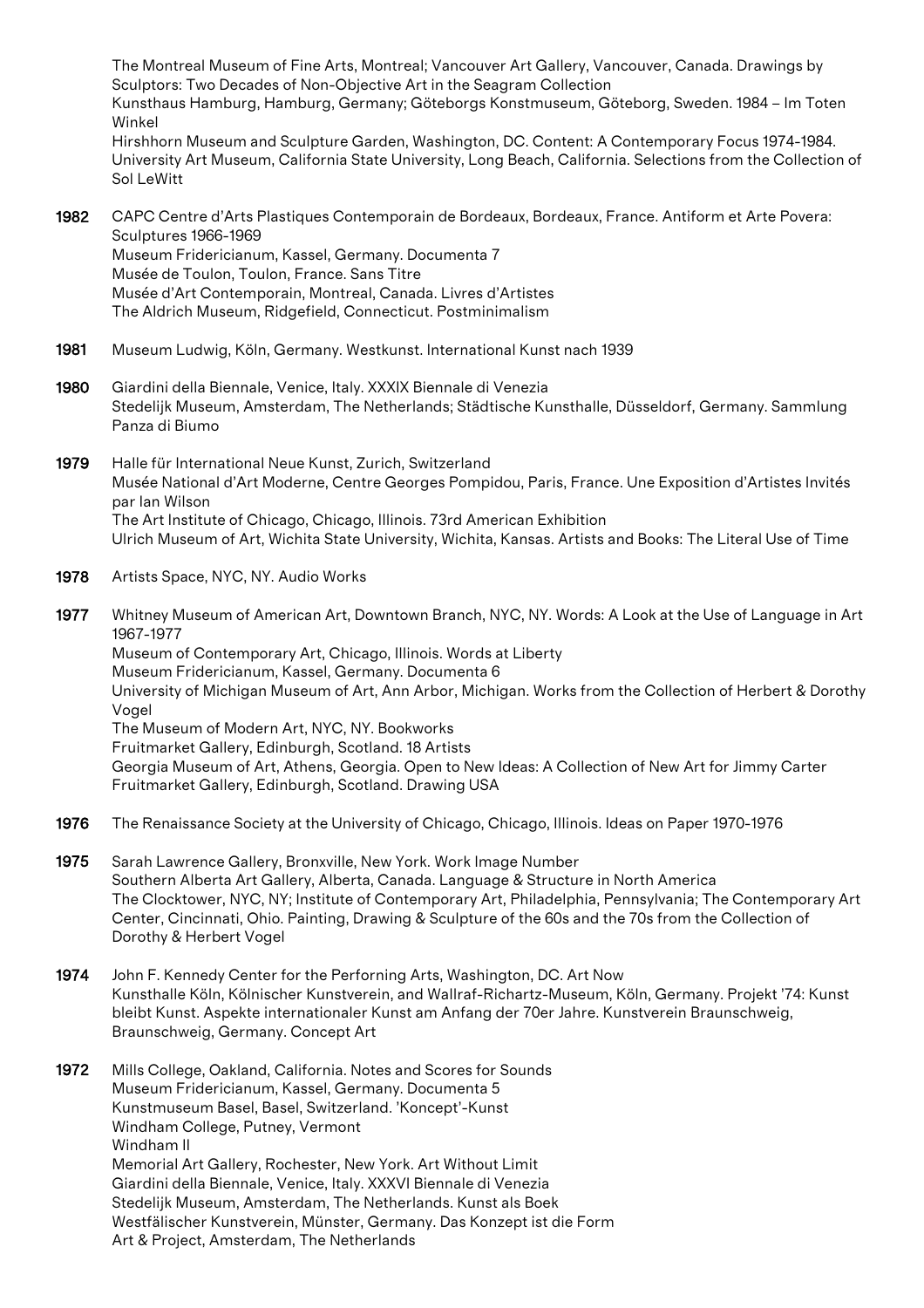- 1971 The Museum of Modern Art, NYC, NY. Project: Pier 18 Sir George Williams University, Montreal, Canada. Conceptual Art Kunsthalle Zagreb, Zagreb, Yugoslavia. At the Moment Kunsthalle Nürnberg, Nürnberg, Germany. Artist, Theory and Work Westfälischer Kunstverein, Münster, Germany. Concept Art Centro e Arte y Comunicación & Museum of Modern Art, Buenos Aires, Argentina. Art Systems Bois de Vincennes, Paris, France. 7ieme Biennale de Paris Kunsthalle Düsseldorf, Düsseldorf, Germany. Prospect '71
- 1970 Allen Memorial Art Museum, Oberlin College, Oberlin, Ohio. Art in the Mind La Jolla Museum of Art, La Jolla, California. Projections: Anti-Materialism Cultural Center, NYC, NY. Conceptual Art and Conceptual Aspects Galleria Civica d'Arte Moderna, Turin, Italy. Conceptual Art, Arte Povera, Land Art The Museum of Modern Art, NYC, NY. Information Art & Project, Amsterdam, The Netherlands. Summer Exhibition Kyoto Municipal Museum of Fine Arts, Kyoto, Japan. Nirvana New York State Council of the Arts, NYC, NY. Critic's Choice The Jewish Museum, NYC, NY; Smithsonian Institution, Washington, DC. Software Art & Project, Amsterdam, The Netherlands. December 1970
- 1969 Kunsthalle Bern, Bern, Switzerland; Museum Haus Lange, Krefeld, Germany; Institute of Contemporary Art, London, England. Live in Your Head: When Attitudes Become Form (Works-Concepts-Processes-Situations-Information) San Francisco Art Institute, San Francisco, California. 18'6' x 6'9' x 11'2 1.2' x 47' x 11 3/16' x 29' 8 1/2' x 31' 9 3/16' Simon Fraser University, Vancouver, Canada. May 19 – June 19 Stedelijk Museum, Amsterdam, The Netherlands; Museum Folkwang, Essen, Germany. Op Losse Schroeven Kunsthalle Düsseldorf, Düsseldorf, Germany. Prospect '69 Seattle Art Museum Pavilion, Seattle, Washington. 557,087 Städtisches Museum Schloss Morsbroich, Leverkusen, Germany. Konzeption/Conception School of Visual Arts Gallery, NYC, NY. Groups Vancouver Museum of Art, Vancouver, Canada. 995,000
- 1968 Film Festival, Hunter College, NYC, NY
- 1966 Solomon R. Guggenheim Museum, NYC, NY. Systemic Painting
- 1964 Hudson River Museum of Westchester, Yonkers, New York; Bennington College, Bennington, Vermont. Eight Young Artists American Federation of Arts, NYC, NY. The Square in Painting. (traveling exhibition)

# Bibliography

Berardini, Andrew, Robert Barry/Bethlehem Baptist Church, ARTFORUM, February 2016, pp. 245-246. (illus: "Bethlehem Baptist Church", p. 245, C)

Lequeux, Emmanuelle, "Travelling sur Robert Barry", BEAUX ARTS MAGAZINE, January 2013

Piettre, Céline, Artist Robert Barry Discusses Working with Time, Light, and Darkness, ARTINFO.COM, January 2013 Eleey, Peter, Conceptual Radio, FLASH ART, July- September 2012

Berardini, Andrew, What Is Essential Is Invisible to the Eye: A Few Words on the Work of Robert Barry, MOUSSE MAGAZINE, April 2012

Kotze, Tlalitha, Robert Barry's Words and Music, THE LIST, August 2010

Stern, Steven, The Quick and the Dead, FRIEZE.COM, September 2009

Maul, Tim, Robert Barry, ART IN AMERICA, May 2009, pp. 150-151

Turvey, Lisa, Robert Barry, ARTFORUM, May 2009, p. 232

Staff, Robert Barry, THE NEW YORKER, 9-16 February 2009

Howard, Christopher, Robert Barry, RB62-08, ARTFORUM.COM, 18 January 2009

Vogel, Carol, Two Plucky Collectors, 50 Lucky Museums, THE NEW YORK TIMES, 11 April 2008

Morgan, Robert C., Robert Barry: Not the Art of War, but Art and War, THE BROOKLYN RAIL, December 2007- January 2008

Reed, John, The Word is Concept, GAY CITY NEWS, 20-26 January 2005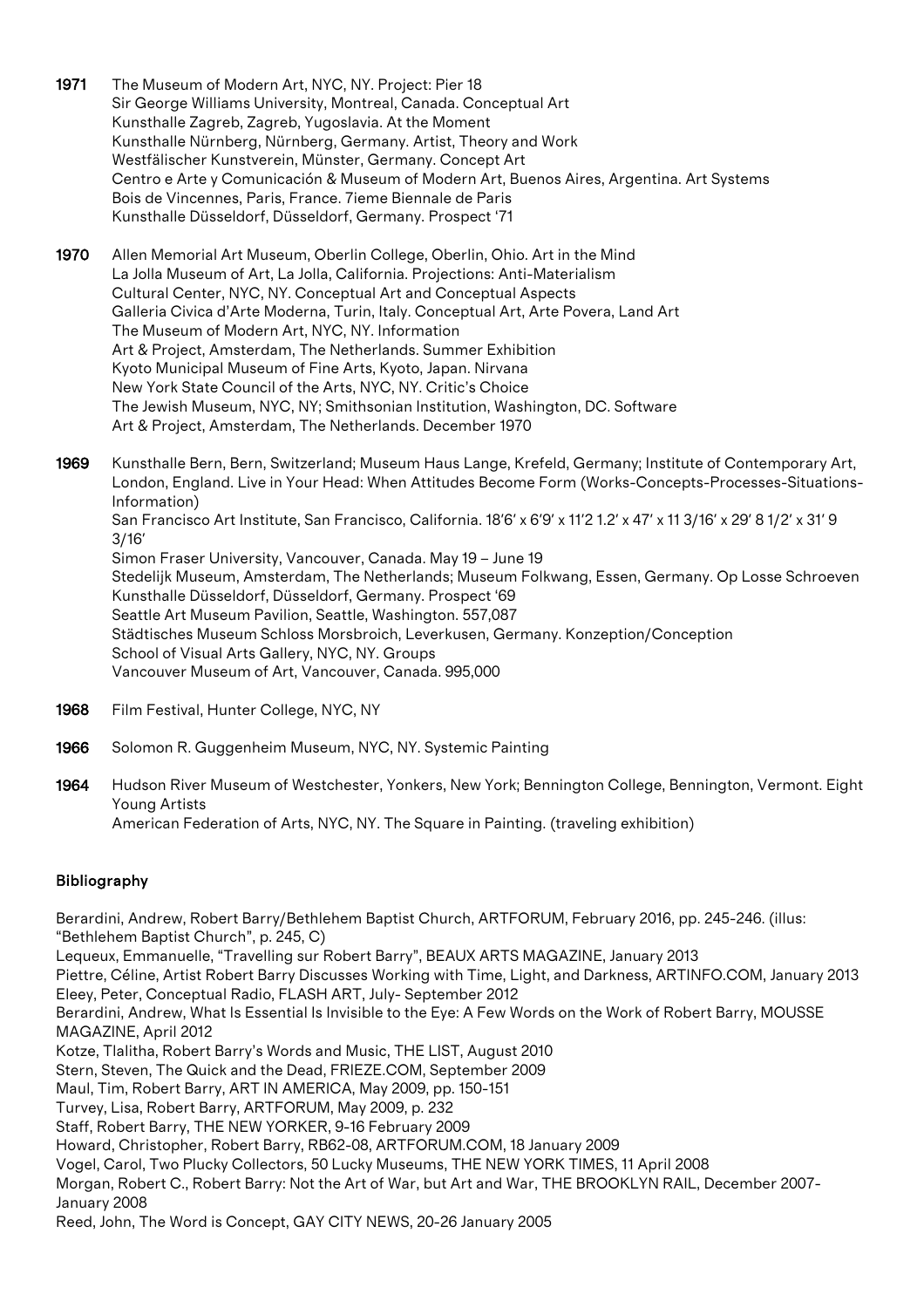Darsie, Alexander, Something from Nothing, a Conversation with Robert Barry, ART ON PAPER, January-February 2004

Heiser, Jörg, Robert Barry/Kunsthalle Nuremberg, FRIEZE, January-February 2004

Genocchio, Benjamin, Robert Barry, A Career Built on Exploring the Boundaries of Art, THE NEW YORK TIMES, 30 November 2003 Leffingwell, Edward, Robert Barry at Holly Solomon, ART IN AMERICA, March 2000, p. 129 Conti, Tiziana, Robert Barry, TEMA CELESTE, October-December 1998, p. 74 Forgacs, Eva, Robert Barry, Douglas Huebler, Sol LeWitt, ART ISSUES, March-April 1996 Stockinger, Andreas, Robert Barry, NOEMA ART JOURNAL, February 1996 Donovan, Molly, Minimal to Conceptual, The Dorothy and Herbert Vogel Collection, AMERICAN ART REVIEW, October-November 1994 Rowlands, Penelope, Robert Barry at Yvon Lambert, ART NEWS, Summer 1994, p. 189 Welish, Marjorie, Word into Image (Interview with Robert Barry), BOMB, Spring 1994 Holger, Weh, Robert Barry, Die Einladung als Medium, KUNSTFORUM, January-February 1994 Hofleitner, Johanna, Robert Barry at Steinek, Vienna, FLASH ART, January-February 1994, p. 71 Gillick, Liam, Wall to Wall (Interview with Robert Barry), AUDIO ARTS MAGAZINE, Volume 14, Number 2, 1994 Goodrow, Gerard A., Robert Barry at Gallery Bugdhan and Kaimer, ART NEWS, February 1993, pp. 123-124 Nickas, Robert, Robert Barry, JOURNAL OF CONTEMPORARY ART, Spring 1992, pp. 5-15 Welish, Marjorie, Robert Barry at Holly Solomon, TEMA CELESTE, January-March 1992, p. 115 Jocks, Heinz-Norbert, Robert Barry at Galerie Bugdhan und Kaimer, KUNSTFORUM, Number 120, 1992 Johnson, Ken, Robert Barry at Holly Solomon, ART IN AMERICA, December 1991, pp. 109-110 Avgikos, Jan, Robert Barry at Holly Solomon, ARTFORUM, November 1991, pp. 129-130 Renton, Andrew, Robert Barry, Word Project, FLASH ART, May-June 1991 Morgan, Robert C., Word, Document, Installation: Recent Developments in Conceptual Art, ARTS MAGAZINE, May 1991, pp. 65-69 Denizot, Rene, Robert Barry, Black and Blue, GALERIES MAGAZINE, April-May 1990 Chiodi, Stefano, Robert Barry/Galleria Ugo Ferranti, TEMA CELESTE, January-March 1990, pp. 69-70 Mahoney, Robert, Une Contrée Inexplorée: Le Logos dans l'Espace Literal, ARTSTUDIO, Winter 1989 Gres, Pierrette, Hausse/Baisse, BEAUX ARTS, October 1989, p 46 Fehlau, Fred, Robert Barry at Roy Boyd, ART ISSUES, Summer 1989, p. 27 Jinker-Lloyd, Amy, Books, ARTS MAGAZINE, May 1989, p. 126 Cotter, Holland, Robert Barry, ARTS MAGAZINE, May 1989, p. 86 Staff, Goings On About Town, THE NEW YORKER, 9 April 1989, p. 16 Morgan, Robert C., The Situation of Conceptual Art, Four Interviews (1969), The Return of Arthur R. Rose, ARTS MAGAZINE, February 1989, pp. 40-50 Kimmelman, Michael, Robert Barry, THE NEW YORK TIMES, 31 January 1989, p. C27 Levin, Kim, Artwalk, THE VILLAGE VOICE, 31 January 1989, p. 85 Morgan, Robert C., Robert Barry's Return to the Visible, ARTS MAGAZINE, April 1988, pp. 68-73 Staniszewski, Mary Anne, Conceptual Art, FLASH ART, November-December 1988 Mc Evilley, Thomas, I Think Therefore I Art, ARTFORUM, Summer 1985 Morgan, Robert C., Conceptual Art and Photographic Installations, AFTERIMAGE, December 1981 O'Doherty, Brian, The Gallery As Gesture, ARTFORUM, December 1981 Girard, Xavier, Robert Barry, ARTFORUM, Summer 1981 Ehrlich, Robbie, Robert Barry and Carole Gallagher at Leo Castelli, ARTS MAGAZINE, May 1979 Bougeaud, Bernard, Reports and Reviews, Paris, ARTS MAGAZINE, March 1971 Goldsmith, Barbara, Where Is the Art?, HARPER'S BAZAAR, May 1970 Honneff, Klaus, Concept Art, MAGAZIN KUNST, Number 38, Spring 1970 Lippard, Lucy R., Groups, STUDIO INTERNATIONAL, March 1970 Battcock, Gregory, Painting is Obsolete, NEW YORK FREE PRESS, 23 January 1969 Burton, Scott, Time On Their Hands, ART NEWS, Summer 1969 Brown, Gordon, The Dematerialization of the Object, ARTS MAGAZINE, September-October 1968 Goossen, E.C., Distillation: A Joint Showing, ARTFORUM, November 1966 Alloway, Lawrence, Background to Systemic, ART NEWS, October 1966 Schjeldahl, Peter, Another Season, THE VILLAGE VOICE, 15 September 1966 Stevens, Elizabeth, Robert Barry at Westerly Gallery, ART NEWS, November 1964

# Public Installations

2005 Acerra Metro Train Station, Naples (I) REFLETS ET RÉFLEXIONS, Musée d'Orsay, Paris (FR) BSI Bank, Lugano (CH)